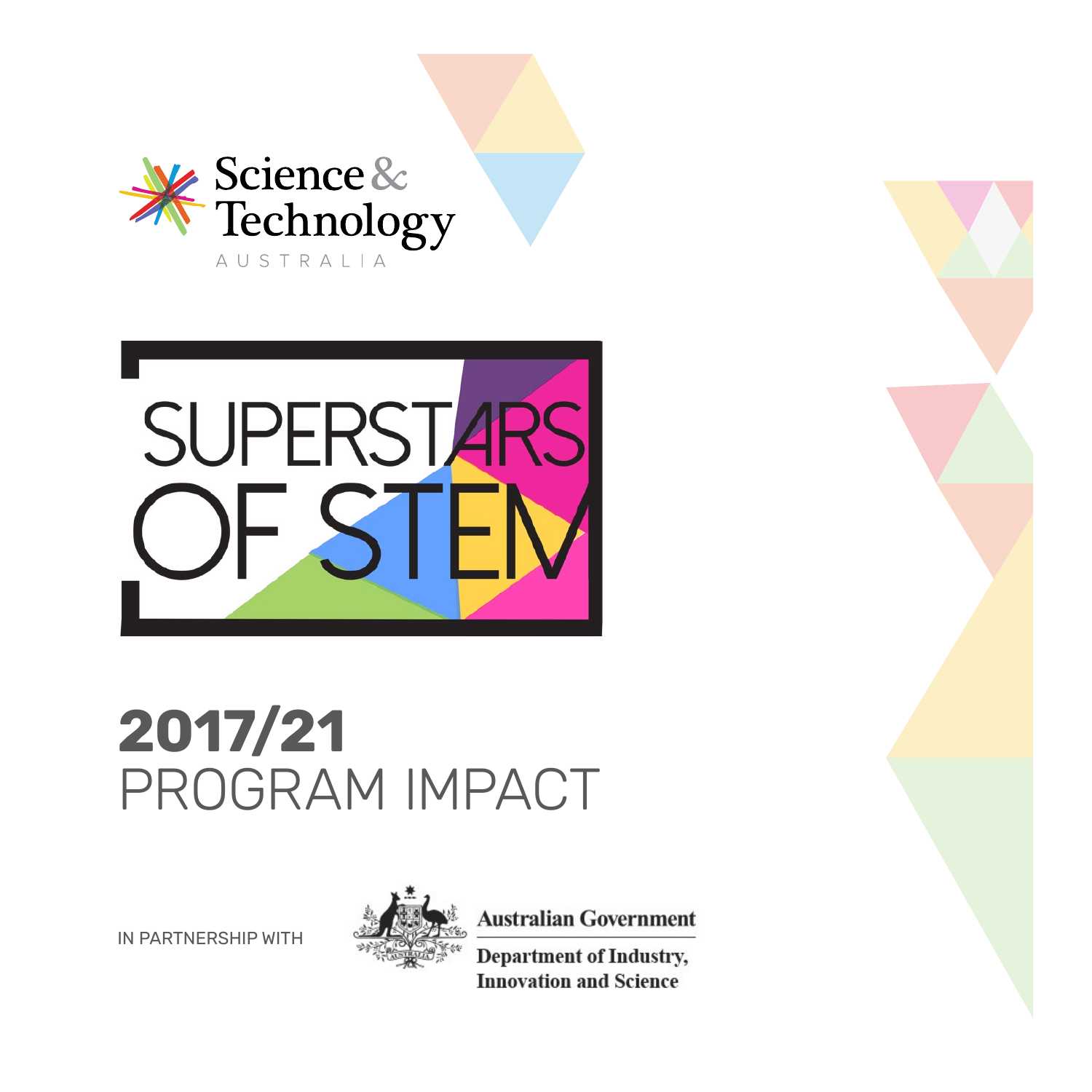#### **OUR SUPERSTARS WORK**

### ACROSS A RANGE OF FIELDS

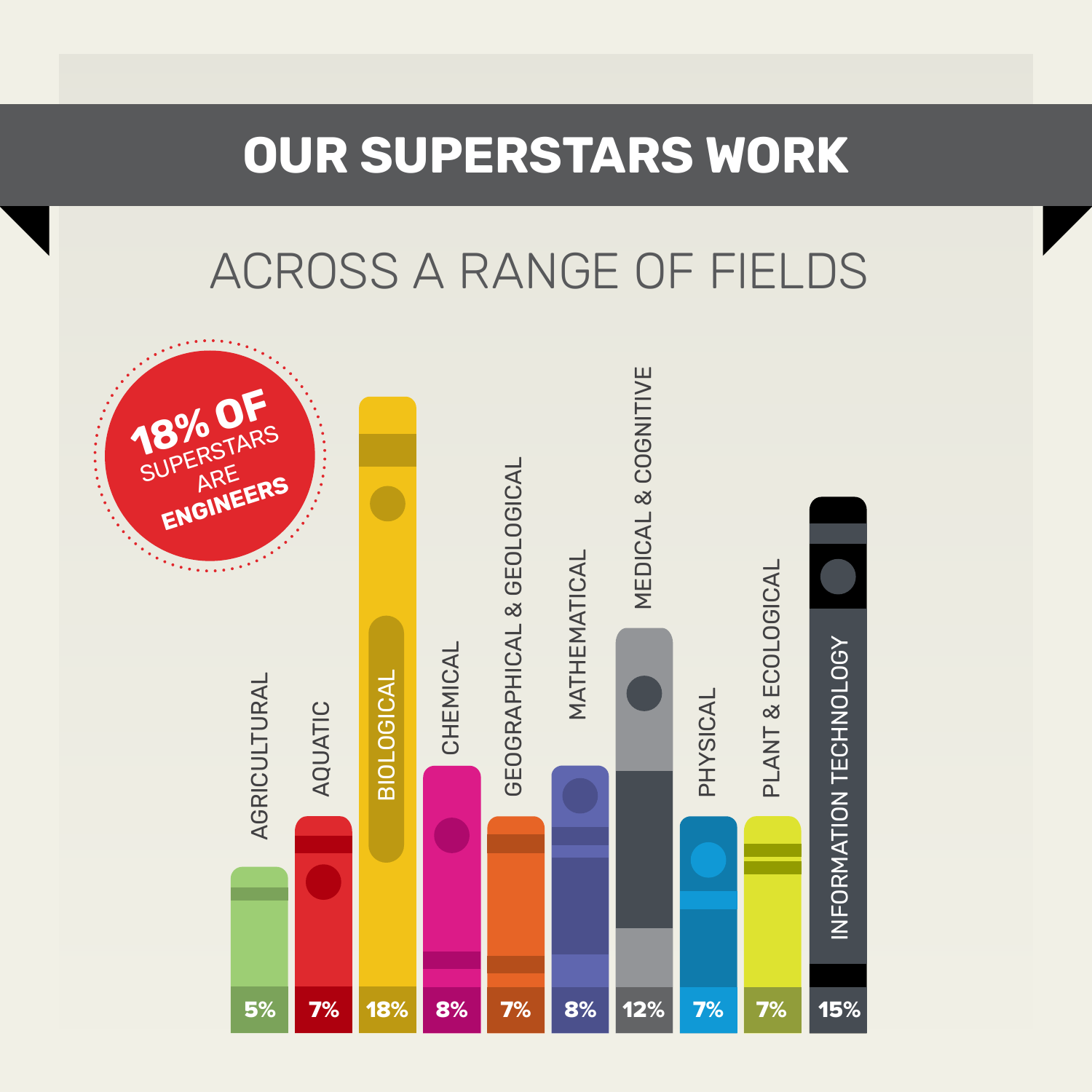#### **SUPERSTAR DIVERSITY**

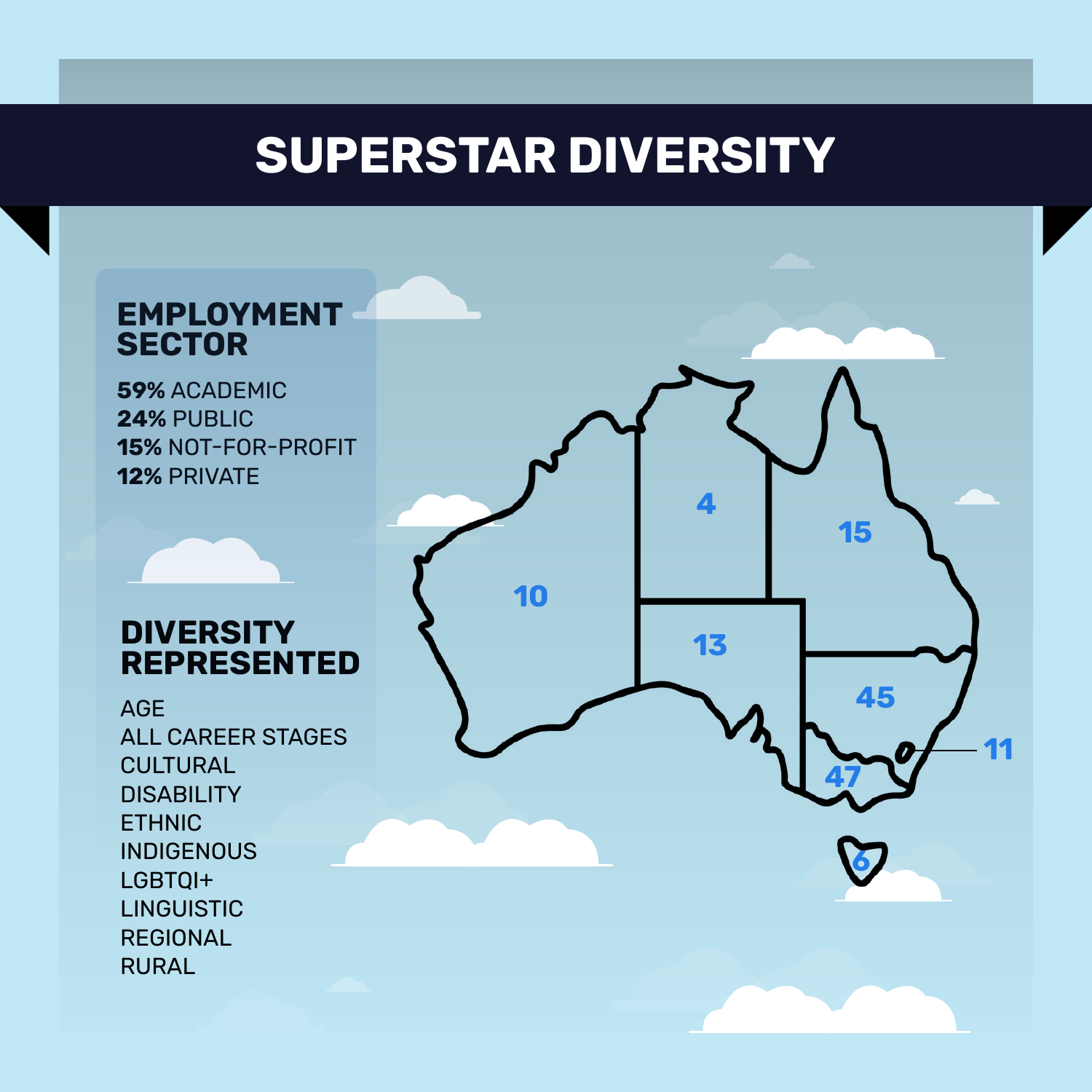#### **SUPERSTAR RESULTS**

#### 2017 - 2021

 $\mathbf{T}$ 

# **WHAT THEY DO**

SCHOOL VISITSRADIO INTERVIEWS **TELEVISION** BLOGSPRINT MEDIAPUBLIC TALKS

**245** SCHOOLS VISITED

**34,000+** AUSTRALIAN SCHOOL STUDENTS REACHED

**6,600+** MEDIA MENTIONS

PEOPLE REACHED IN THE LAST 6 MONTHS:

**47 million** THROUGH TRADITIONAL MEDIA

**4.6 million**THROUGH SOCIAL MEDIA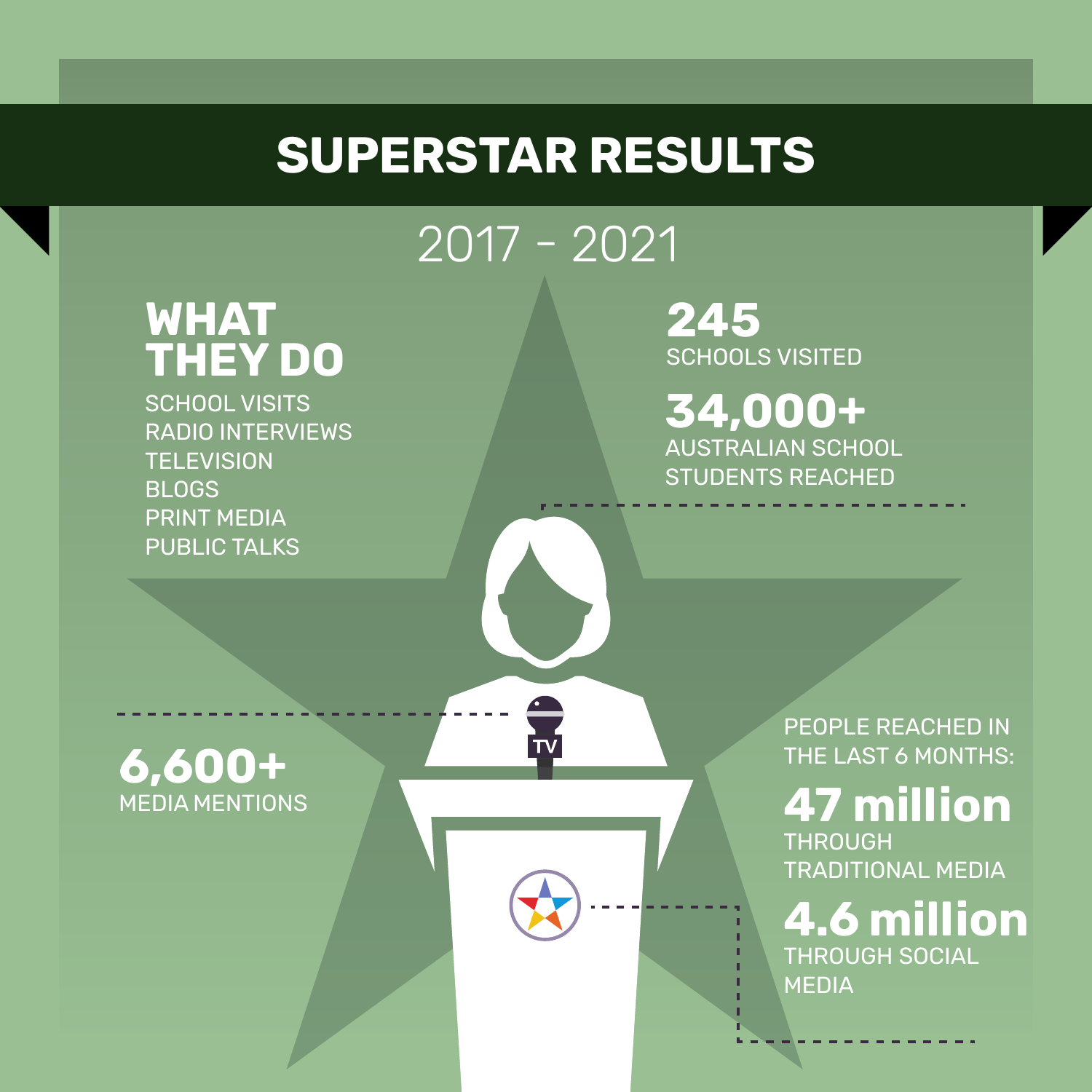#### **2020/21 SUPERSTARS OF STEM**

#### AFTER 12 MONTHS

said the program has improved their confidence**81%**said the program has improved the way they communicate their work**93%**think the program has improved how others perceive them**83%**would recommend the program to a colleague **93% 50% 34%** increase in the number of social media followers collectively were promoted in the last 6 months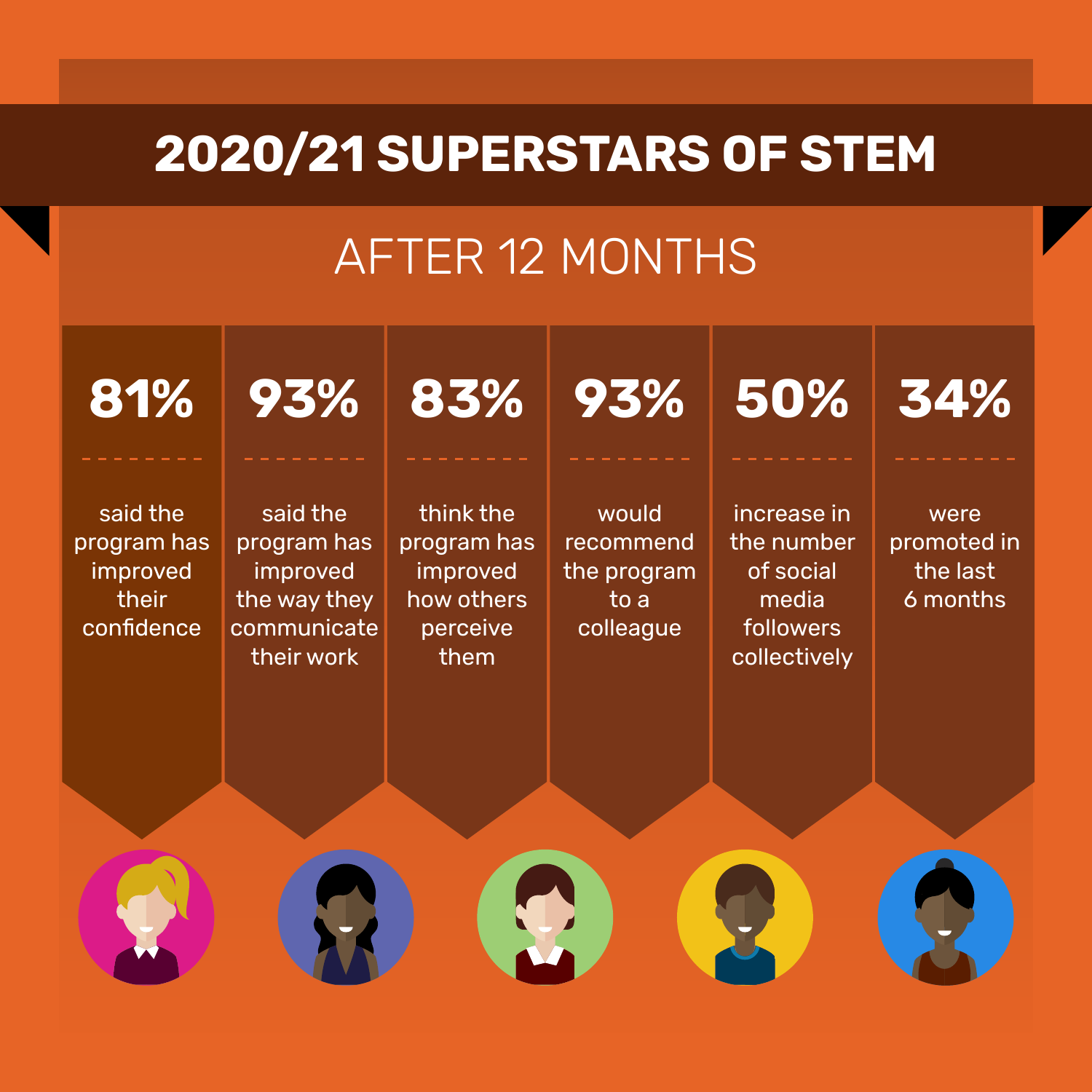#### **SUPERSTAR FEEDBACK**

"The program has had a significant impact on the way I approach media interviews and how I communicate my research. My engagement with media over the last six months has improved and I am vastly more confident in these interactions."

**DR HANNAH ROBINSON**AGRICULTURAL SCIENTIST**2020/21 SUPERSTAR OF STEM**

"The program has made me more confident in reaching out to women in STEM leadership positions to ask for their mentorship and support, put myself forward for more leadership opportunities, and also increase my support for the younger women around me."

> **DR JIAO JIAO LI**BIOMEDICAL ENGINEER**2020/21 SUPERSTAR OF STEM**